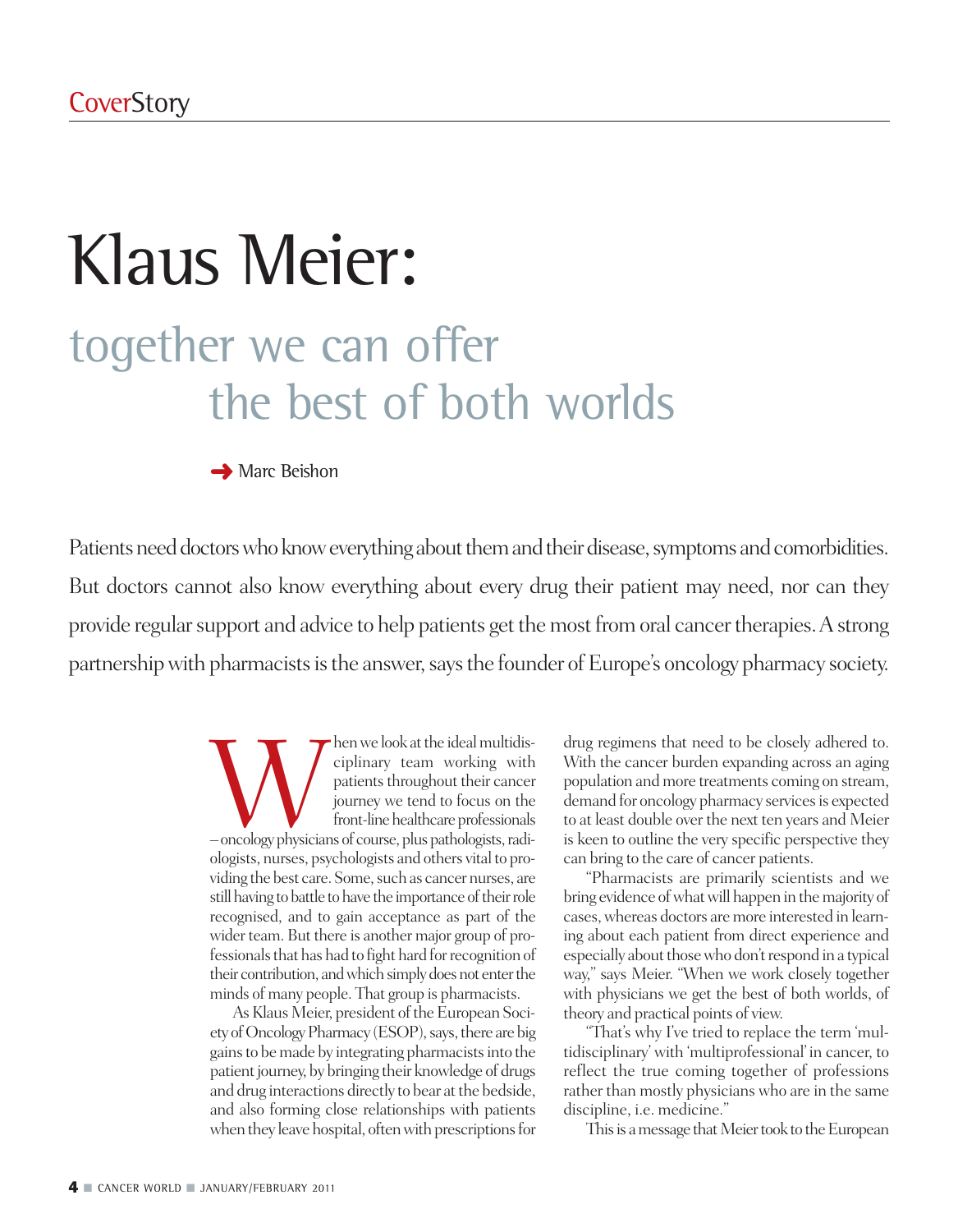

CanCer Organisation (ECCO) when he was elected as a board member in 2008, a 'landmark' event for oncology pharmacists, he believes, that was achieved relatively quickly – eight years from the date he and colleagues set up ESOP.

A key step for ESOP came in 2005 when it become an umbrella organisation for national oncology pharmacy societies, instead of just a group of individual members. "Now our membership has shot up from around 300 to about 2200 in 32 countries around Europe, and it may surprise people to see such a large number – ESMO [Europe's medical oncology society] has only about 4000 members, so we represent a substantial number of the European cancer community."

Given that oncology pharmacy is a relatively young discipline, this presence at ECCO level is testimony to pioneering work carried out by members at national level and championed by Meier and colleagues, with Meier himself playing a leading role in his home country, Germany, where his 'day job' is currently head of clinical pharmacy at a hospital in Soltau, a town in a rural area some 50 km south of Hamburg.

There are tens of thousands of pharmacists around Europe, of course, working in hospitals and in community settings such as independent pharmacies and large chain stores. But since the explosion in cytotoxic and supportive drugs for cancer, and now the development of many new agents, including increasing numbers that can be taken orally, the oncology pharmacy specialism has developed to the point where qualifications are available in some countries.Alongside are various research programmes that are investigating everything from the economic validations of drug costs, to patient information and counselling.

Some pharmacists, such as those at Stockholm's Karolinska hospital, also play a leading role in studying cytotoxic drugs,workingwith clinicians.Clinical research priorities for oncology pharmacists include the stability and compatibility of drug combinations,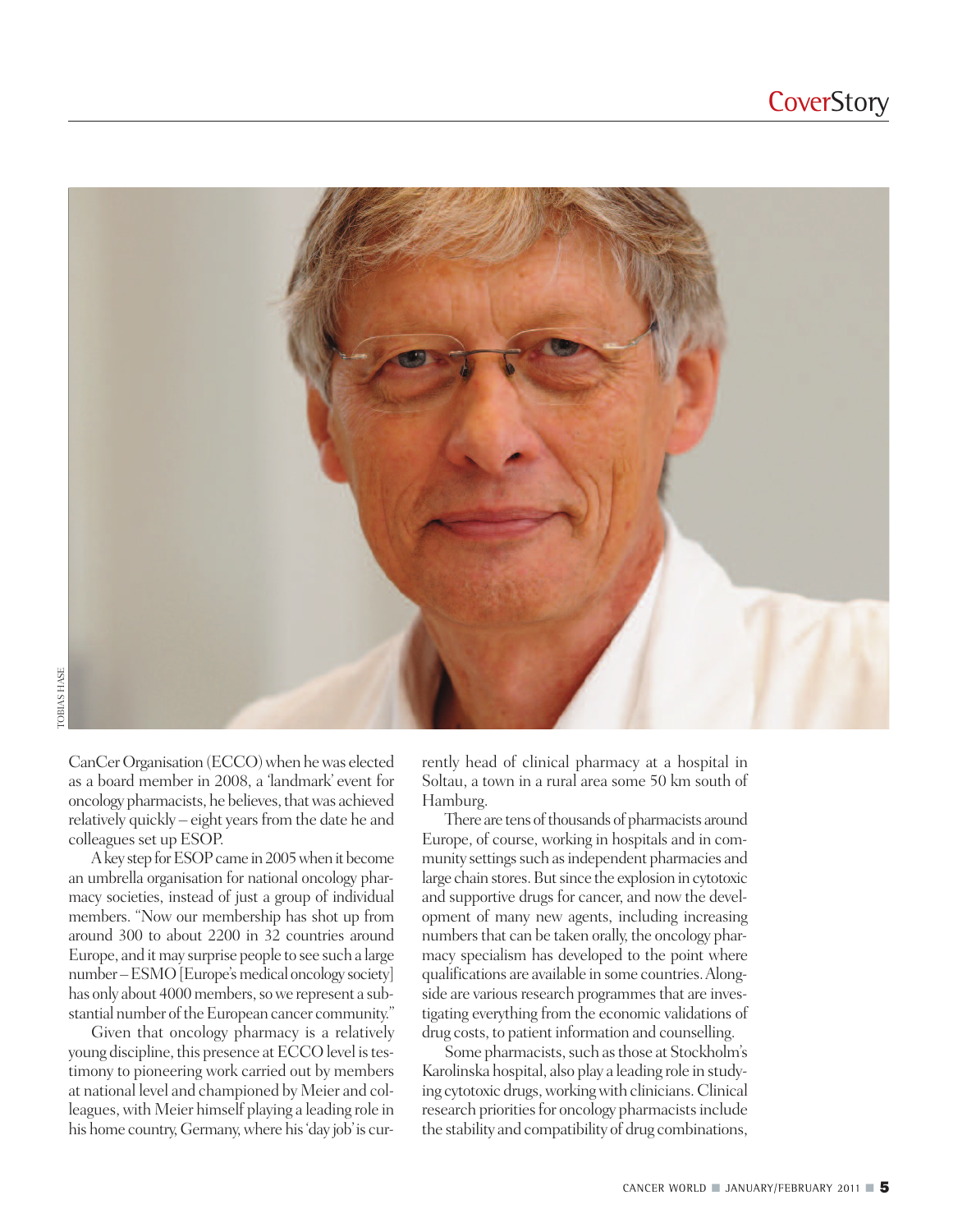pharmacokinetics/dynamics in drug dosing, evaluation of dose banding, and medical errors.

Although Meier has himself been a pioneer in oncology pharmacy, notably in setting up centralised facilities for cytotoxic drug delivery, he views his achievements as not so much scientific but organisational, especially in later years with the formation ofnot onlyESOP,but also theDeutscheGesellschaft für Onkologische Pharmazie (DGOP, the German Oncology Pharmacy Society) in 1995, the International Society of Oncology Pharmacy Practitioners, ISOPP, in 1995, and a growing number of publications, meetings and masterclasses that are spreading good practice and gaining more support for the speciality.

"I am particularly proud of the book that the German society produces for ESOP, QuapoS [Quality Standard for the Oncology Pharmacy Service],



which is now in its fourth edition," says Meier. "It is the result of a series of conferencesin Luxembourg we started in 2001 on the standardisation of oncology pharmacy, and of various workshops. Although the printed book is in English, and despite a lack of funds, we have also made it available on CD and at www.esop.eu in 22 languages, includingArabic."

Surprisingly perhaps, given pharmacists' connection with drugs, ESOP is fiercely independent of industry, though it has been willing to collaborate on specific projects, including a recent survey done in partnership with Novartis that looked at the role that European oncology pharmacists play in dispensing treatment and disseminating advice to patients with chronic myeloid leukaemia. "If it is a true partnership with industry then that's OK," says Meier, "but we don't want to sell our souls and our knowledge." This preference to eschew industry sponsorship does, however, make the European and national goals of ESOP and its member societies more of a challenge to achieve, he admits.

This staunch independence has been a characteristic of Meier throughout his career in pharmacy, where he has been at odds several times with clinical colleagues and with hospital management. He sees winning the arguments as essential to promoting the effectiveness of oncology pharmacy, and indeed clinical pharmacy in general.

Meier was a relative latecomer to healthcare. Having started out with a masters in theology and the aim of becoming a teacher, he later switched to pharmacy.Heworked for a spell incommunity pharmacies – "I could have stayed there and runmy own shop," he says, "but I wasn't motivated by the business side and wanted to support patients more directly, so I entered the hospital pharmacy system and gained a postgraduate clinical qualification in 1989."

That qualification can be gained in three years in Germany – Meier himself has taught modules in Hamburg for some time – and since 2001, clinical pharmacists can obtain a further qualification in oncology pharmacy, which takes two years. "That's been a success as we now have 300 qualified

"If it is a true partnership with industry then that' s OK, but we don 't want to sell our souls and our knowledge "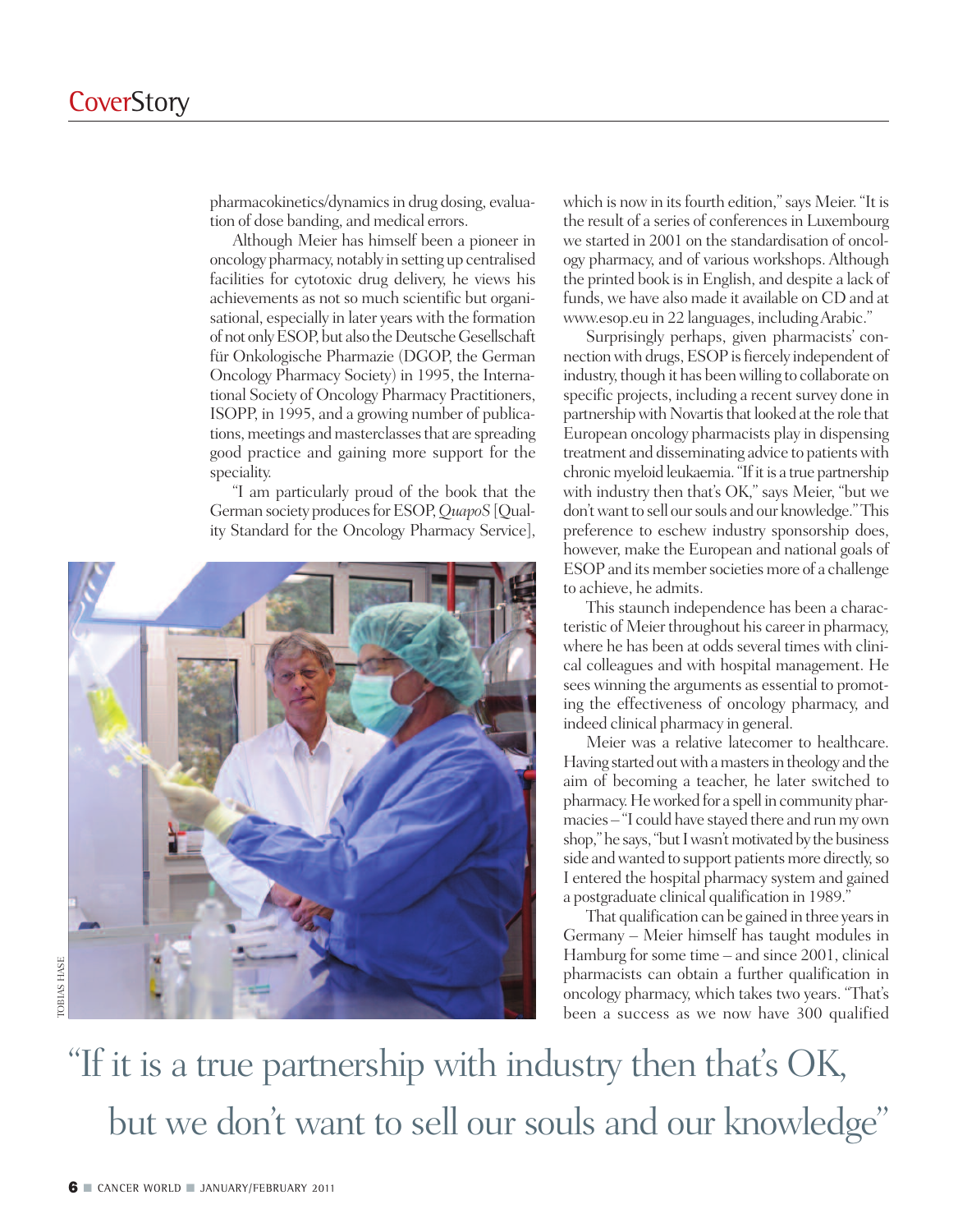#### **CoverStory**

oncology pharmacists in Germany and we were the European leader," he says. "The US has a boardcertified oncology pharmacist qualification (BCOP), but I feel ours is more rigorous as we ask pharmacists to defend cases in front of a panel, whereas it is done by multiple choice qustions in America."

The UK, he notes, is working on a similar formal accreditation for oncology pharmacy through the British Oncology Pharmacy Association (BOPA), which is also one of Europe's longest standing such societies. The US BCOP programme is also available to pharmacists outside America – Spain, for example, has adopted it for its oncology pharmacists.

ESOP runs masterclasses and workshops to stimulate activity in smaller or less well-organised countries, particularly to encourage the take-up of postgraduate programmes. "We have also started a journal, the *European Journal of Oncology Pharmacy*, which includes reports from around Europe," he says.

It was while working at the Hamburg–Harburg hospital in the 1980s that Meier took himself out of the pharmacy to observe working practices of others and found that cytotoxic chemotherapies were being prepared by nurseswith little attention to safe handling. "I also read a paper about a nurse who had lost her hair, and advice that people should not work with cytotoxic drugs for longer than five years - I thought why not four or six years? Looking further, I found several articles from the US where they had started central units for preparing oncology drugs, and thought we could do that in Germany."

Objections to setting up a central service for cytotoxic and cytostatic drugs came not only from doctors, who were concerned that pharmacists would be crossing over into their territory for decision making, but also from fellow pharmacists, who were worried about taking on the responsibility, says Meier. "But clearly from a safety perspective alone it has become vital that drugs that can be toxic to healthcare workers are prepared, transported and delivered as safely as possible, and the role of the pharmacy should be paramount," he adds.

The first quality standard edition published by the German society (DGOP) in 1996 focused mainly on conditions needed to comply with the delivery of cytotoxic drugs, notes Meier, and by the next edition in 2000 DGOP had started to certify pharmacies on the basis of the standard.Indeed, the current edition of *QuapoS* still majors on drug preparation and the role of a central pharmacy. ISOPP, the international society, finally also issued guidelines in 2007.

But Meier believes there is still a long way to go before uniformly high standards of safe preparation are achieved across European pharmacies – including eliminating as far as possible exposure to toxic compounds and medication errors, and ensuring infusions do not become unstable, which can happen if they are made up too far in advance.

As a German colleague, Torsten Hoppe-Tichy in Heidelberg, reports in a paper, 'Current challengesinEuropeanoncologypractice'*(JOncolPharm* Pract 16:9–18), although cytotoxic reconstitutions are under the control of pharmacy departments, in many hospitals other types of aseptic reconstitutions for infusions are still done at ward level, while a survey of pharmacists conducted by ISOPP and others showed best practice was not always followed even when respondents were aware of a rule. As part of its work raising awareness about the dangers of handling toxic treatments and disseminating knowledge about safe practices, ESOP has proposed a 'yellow hand' warning label for handling cytotoxic drugs with care, andwhat to do in the event of an accident.

"Of courseweneedsafe conditions–we couldn't go on preparing cytotoxic treatments as we did 20 or more years ago, but there is much more that oncology pharmacists can bring to cancer," says Meier. "We have also been able to show hospital authorities that we can play a pivotal role in improving outcomes for patients, shortening hospital stays and reducing the drugs bill, among other benefits."

After success in establishing the central oncology pharmacy unit in Hamburg–Harburg in 1987, Meier worked on raising the profile of his and his colleagues' expertise within the hospital cancer team. As he notes, once pharmacists have dispensing and preparation authority for cancer drugs they should also assume responsibility, in partnership with the oncologist, for ensuring they are appropriate for the patient, and he is a strong advocate of the unit dose system. "This aims to deliver just the right Safety first. ESOP is promoting a 'yellow hand' label for cytotoxic drugs, to help ensure everyone who handles them is aware of the dangers and knows what to do in the event of a spillage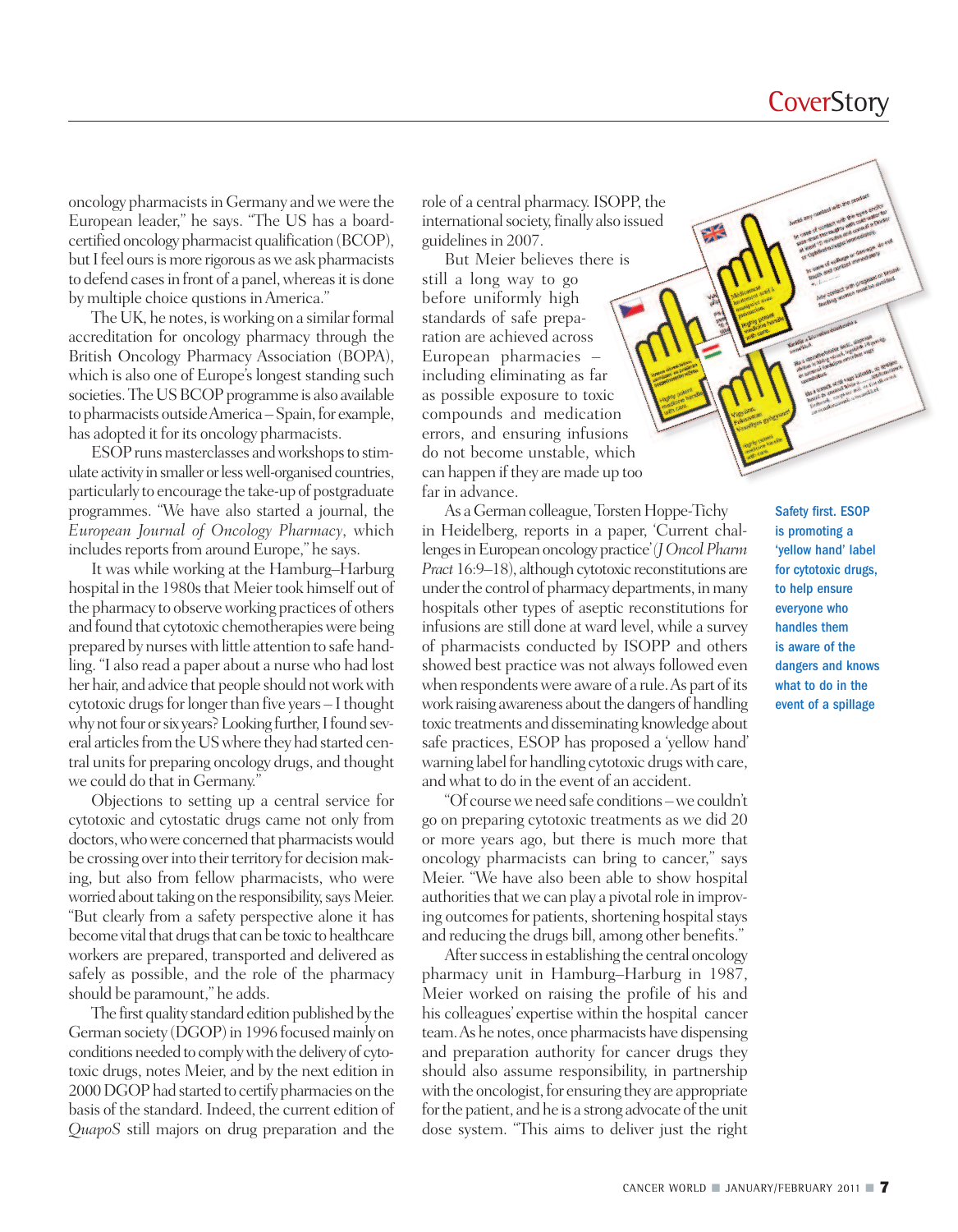### "We can play a key role in improving patient outcomes, shortening hospital stays and reducing the drugs bill"

quantity of drug to the right patient in a way that minimises the work of nurses, who then have less to worry about when administering treatments."

Meier was one of the early innovators of unit dose systems, which are now widespread in hospital pharmacies for all types of drug, not just oncology, but are far from universal. By the time he had moved up to running a central pharmacy system for several hospitals in Hamburg, he had a service run from four locations serving 6000 beds and, in cancer, 40,000 treatments a year."Wewere validating, for example, the three drugs in the FOLFOX colon cancer regime in 20 minutes and making deliveries of the first infusion to the hospitals in half an hour." That was a significant achievement because, as he explains, preparing a personalised dose has become more complex than just calculating the body surface area of a patient, while the logistics of managing a large patient chemotherapy population is certainly a major challenge in itself, as each treatment is usu-



#### **SETTING THE STANDARDS**

The first edition of the ESOP publication *Quality Standard for the Oncology Pharmacy Service* focused heavily on safe handling of cytotoxic drugs. The current (fourth) edition reflects the way the role of oncology pharmacists has developed, with a substantial section on supportive therapy, including the management of nausea and vomiting, pain management, mucositis and diarrhoea. It also carries a section on nutritional advice and therapy and unconventional methods of cancer therapy:

"The pharmacist should respect the patient's views regarding alternative medicines and take his opinions seriously. However, it is also the pharmacist's responsibility to stress the importance and safety of evidence-based medicine and to inform the patient of the risks involved when using alternative medicines." A 'work in progress' section on research and development shows the growing involvement of oncology pharmacists in research as well as practice. The full document can be downloaded from the ESOP site, www.esop.eu, and is also available, as a download or on CD, in 22 languages.

ally prepared on the day of administration and meansthat patient appointments need to be linked as smoothly as possible with pharmacy resources.

Meier is not keen on the dose banding system, popular in countries such as the UK, which tries to cut costs and patient waiting times. Intravenous cytotoxic drugs are calculated on an individualised basisthat are within defined ranges, or bands, and are rounded up or down to predetermined standard doses, which are delivered to the patient using syringes or infusions pre-filled to that standard dose. "I'm against dose banding as it should be possible to run a process that reflects each patient's situation," he says, noting, however, that he's heard from a colleague in Manchester, UK, that a pharmacy there has to cope with very different patient numbers from day to day – which would make unit (individually tailored) dosing very difficult.

A unit dose approach is important, says Meier, because not only is there a very narrow margin between a dose that is too toxic and one that is insufficiently effective for most chemotherapies, but in the last decade or so many drug regimens have become more complex and much more is now known about drug interactions with treatments for conditions such as diabetes and heart disease, as well as with a growing range of supportive therapies.

For Meier, the direction is clear – oncology pharmacists must also be involved at the bedside to ensure that overall'pharmaceutical care'is optimalfor each patient. Pharmacists, he says, have a crucial role to play in monitoring actual doses of therapeutic drugs based on feedback from blood plasma readings – which is becoming increasingly used – and in managing the other drugs and nutrition of patients. They are also well placed to help with side-effects such as pain and fatigue, and to reduce patient anxiety by explaining how their drug treatment will progress and change.Evidence forthe importance of pharmacists in reducing drug-related problems has been reviewed by a team at the University of Bonn, which is also pursuing its own studies on breast and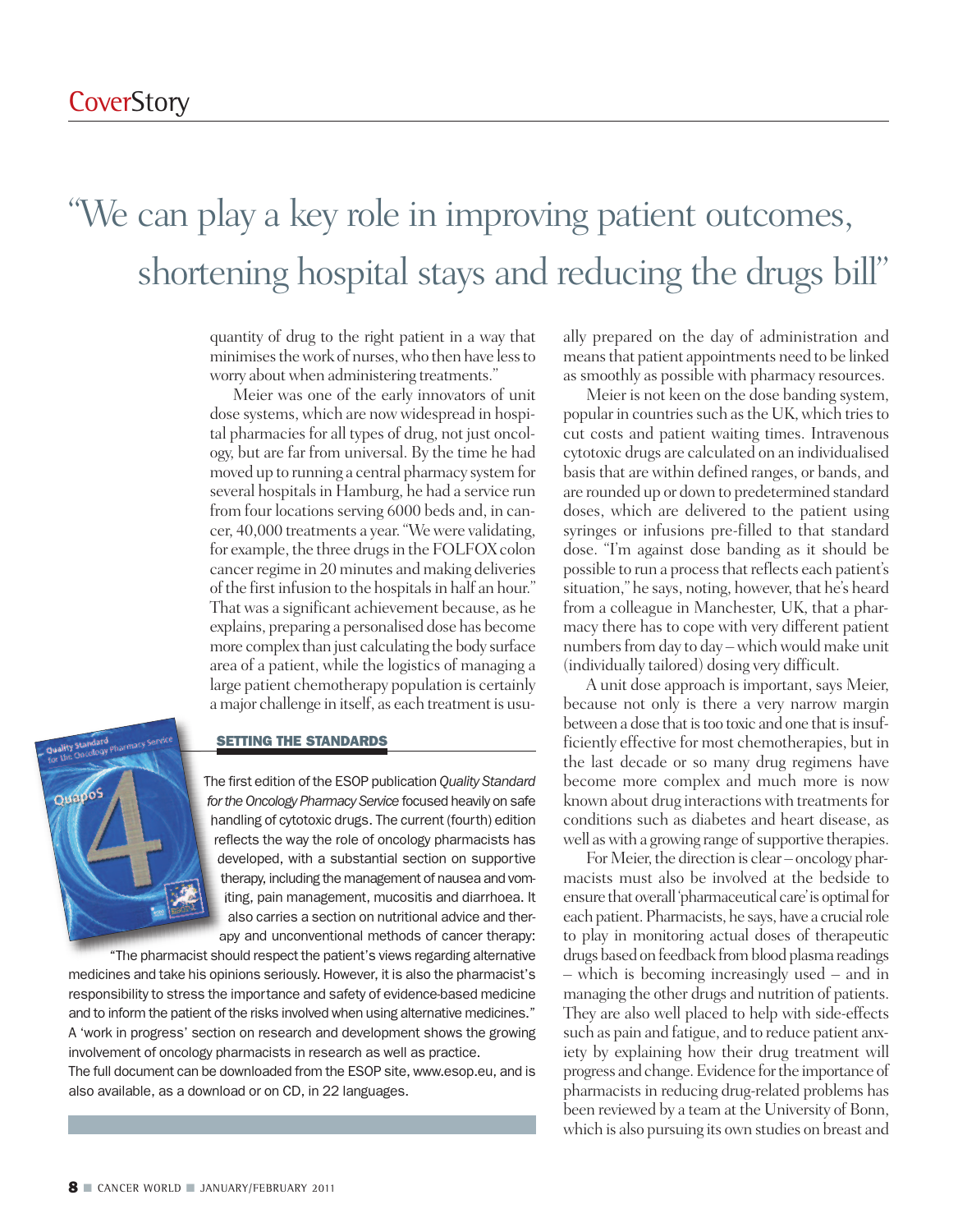

colorectal cancer, and patients receiving oral chemotherapy (*Pharm World Sci* 30:161–168).

This is not about treading on the toes of medical oncologists, Meier adds. "They know a lot about the specific drugs they are using but they do not have the knowledge of a thousand or more drugs that a pharmacist has and the relationships between groups of drugs. If they did they'd be pharmacists themselves." Certainly though there is a need for more pharmacology training for oncologists, as Jaap Verweij, a medical oncologist who studies drug mechanisms, told *Cancer World* recently (May–June 2010).

The contribution that pharmacists can make starts early in the patient's cancer journey, right at admission to treatment. "In many cases a patient comes into hospital and someone has to find out about the drugs they are taking, and the pharmacy is then told – but specific drugs may not be available and this can take time to sort out. One step is for pharmacists to see patients on admission to review their medications, as we do in my current hospital, and we draw up a profile of their drug needs and assess possible interactions with chemotherapy and biological agents, where it may be best to stop taking certain drugs during the hospital stay." Interactions with other prescribed medicines and the many popular complementary substances are often overlooked by oncologists, adds Meier (see also *Cancer World* July–August 2010 for more on interactions).

As patients move around the care system, there is also a need for hospitals to network much more with community doctors to help streamline the types of drugs being taken, adds Meier. "A hospital pharmacist can find, for example, that a patient may be on

"Medical oncologists do not have the knowledge of a thousand or more drugs that a pharmacist has "

CANCER WORLD **■** JANUARY/FEBRUARY <sup>2011</sup> **■ 9**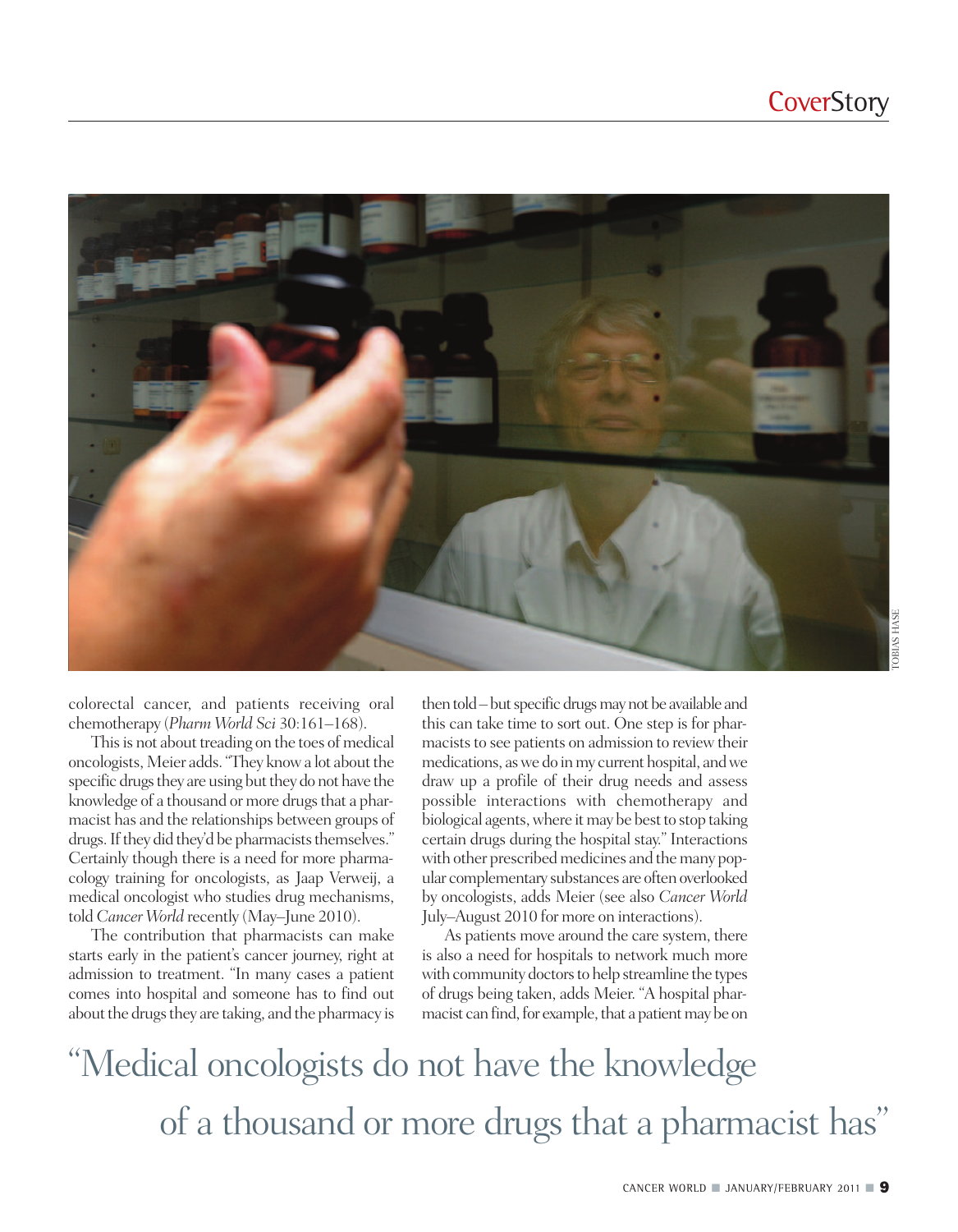## "How can we support people who may take oral drugs for years or even for life?"

two different brand-name alpha blockers prescribed by his cardiologist and urologist, and not knowhe is taking an overdose," he says.

Meanwhile, the need to keep costs down is giving rise to another increasingly important role for pharmacists – providing evidence on the costeffectiveness of treatments, when questions arise over whether to switch to oral anti-emetic drugs, for instance, or not use certain antagonists for cases of delayed vomiting (one study from the US showed a \$200,000 saving over one year in a hospital with the latter approach). Oncology pharmacists are also likely to be increasingly involved in the economic validation of cancer treatment drugs as the number expands and as healthcare systems demand better cost–benefit analysis.

Meier has himself published on superior outcomes from integrating oncology pharmacy in cancer care, noting that not only can hospital stays be shortened thanks to better drug management and relationshipswith patients, but"drug costs can be cut by up to 20%, with only a small increase of pharmacy personnel costs of around 3%–5%."

Particularly challenging, adds Meier, is how to handle the growth in oral cancer drugs that will be taken mostly in the community. "How can we support people who may take oral drugs for years or even for life? Yes, doctors may be taking a regular blood count, but what if the patient is not taking the drug properly in the weeks between tests? Managing drug adherence can really only be done by someone who gives drugs to patients and can talk to them more often about how they feel, and can make a call to the doctor if necessary. Community pharmacists are the obvious partners, but as yet in Germany they are not involved much in oncology."

Other countries, the UK in particular, have made strides recently in expanding the role of community pharmacists with programmes such as flu vaccinations, health checks and prescribing of some drugs such as those for erectile dysfunction. In the complex insurance system in Germany and other countries, Meier considers that giving some form of reimbursement for the education and support role of the pharmacist, and the partnership with physicians, could more than pay for itself when set against the problems often encountered with drugs that can cost thousands of euros a year-and that in any case all oncology prescriptions should be signed off jointly by physician and pharmacist in consultation with patients.

"It's like a study I've seen from Liverpool in the UK, where patients with depression had continuous support from local pharmacists, and 80% were better after six months. In Germany, we have 80% not better in six months." Expanding the role of community pharmacists, he adds, can also cut the number of people buying drugs on the Internet, once they realise that cheaper is not always better when the value of support becomes apparent.

"We also have to support people who will never comply with an oral drug regimen," he says, noting too that the many patients who receive conventional chemotherapy in ambulatory care also need education and support for issues such as side-effects and hygiene at home. The DGOP, he adds, started a nationwide campaign last year to raise awareness of the needs of cancer patients among community pharmacists in Germany, including topics such as supportive care for fatigue and other effects, and educational information that can be given to patients.

Initiatives by ESOP include drawing up standards and protocols in relation to administering prescriptions for oral anti-cancer drugs, for which simple leaflets are being created for each drug giving information about the three most common interactions and side-effects. Patients will also be urged to keep medication diaries and to seek counselling and advice from pharmacists.

"Again, we are not saying we are taking work away from other professionals, particularly hospital and community nurses, who do play a crucial part in supporting patients. But throughout our lives the only professionalswho are always close at hand are community pharmacists and we are saying to nurses and